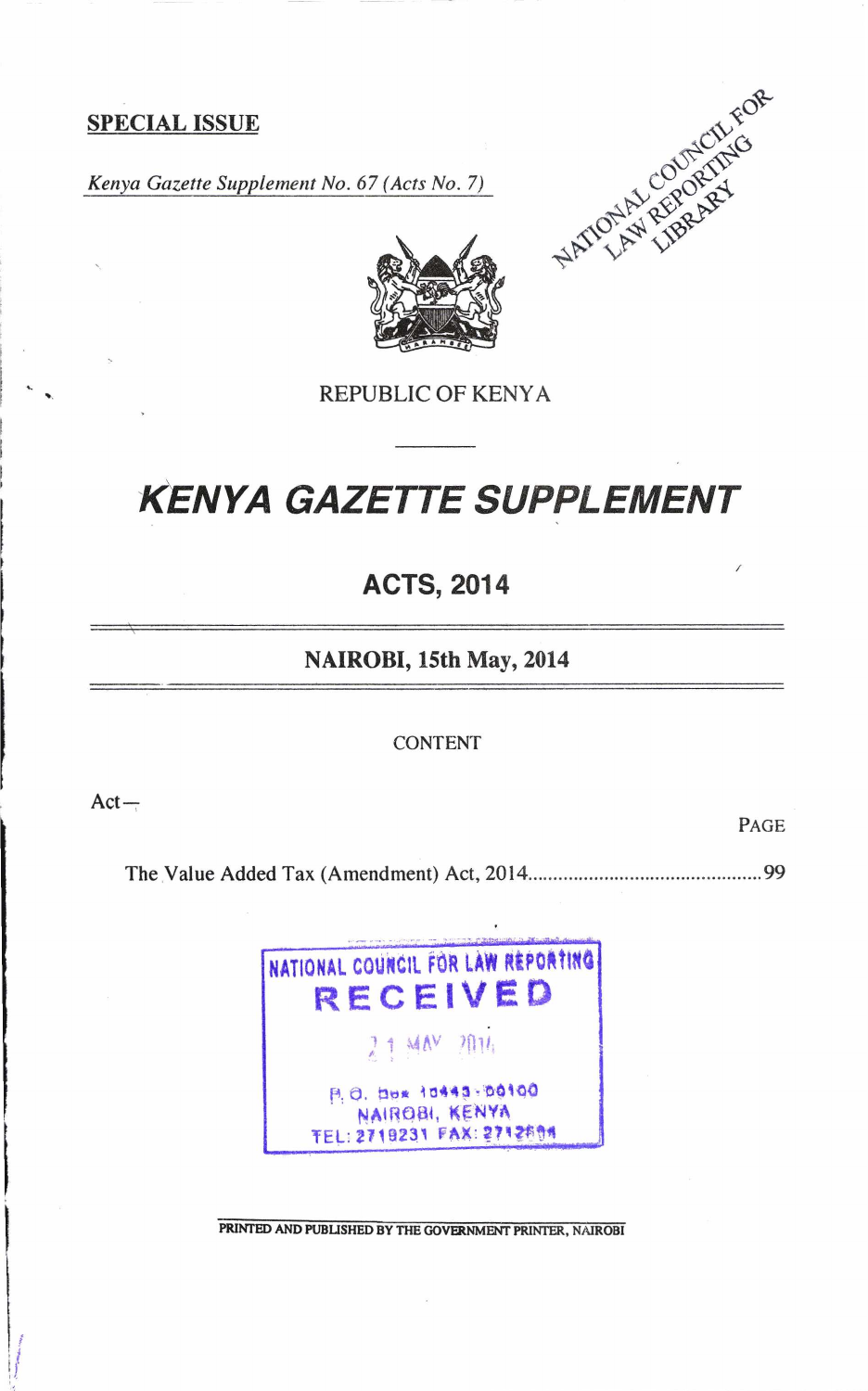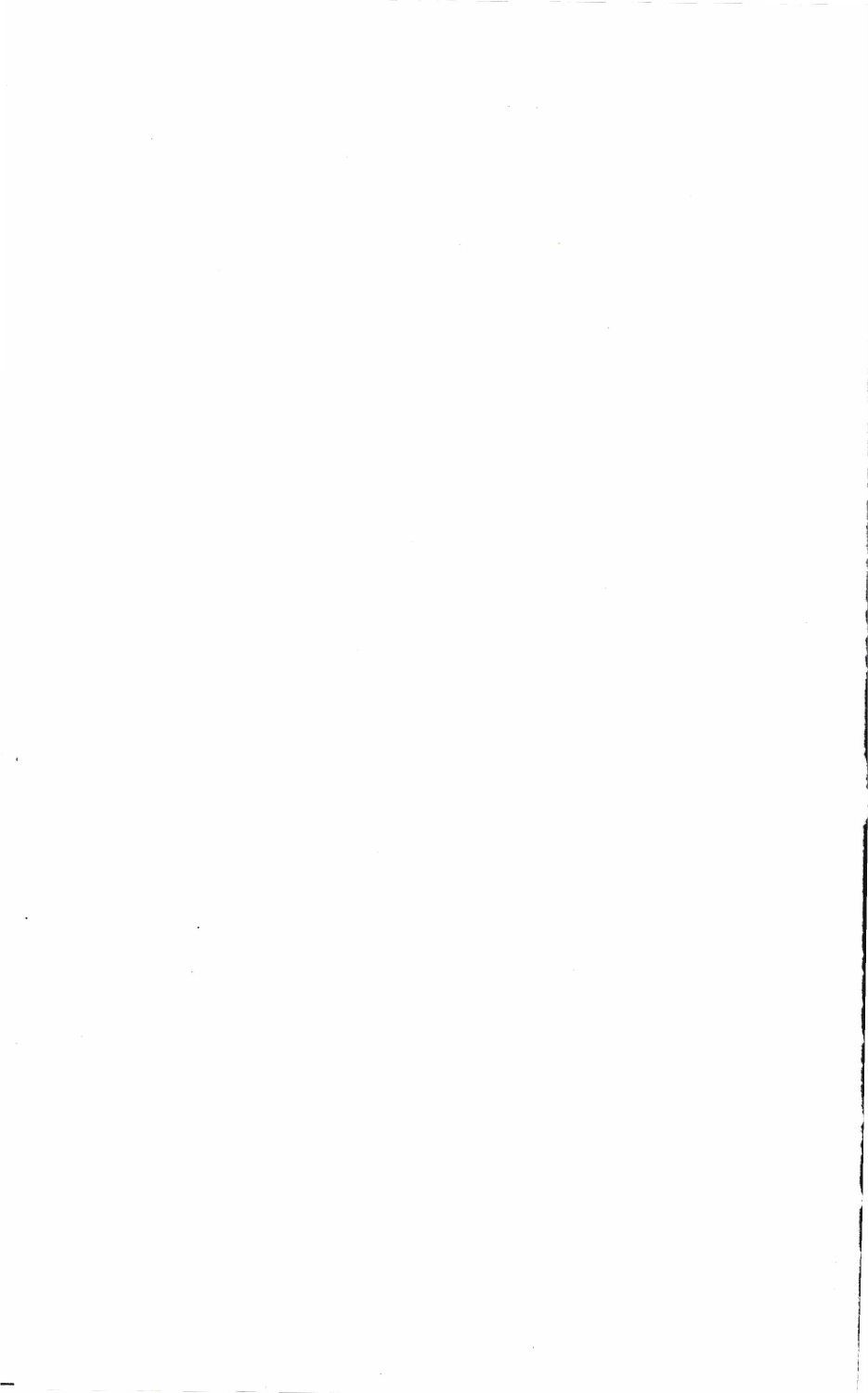2014 Value Added Tax (Amendment)

#### THE VALUE ADDED TAX (AMENDMENT) ACT

#### No. 7 of 2014)

### Date of Assent: 8th May, 2014

Commencement Date: 29th May, 2014

#### AN ACT of Parliament to amend the Yalue Added Tax Act, 2013 and for connected purposes

**ENACTED** by the Parliament of Kenya, as follows-

l. This Act may be cited as the Value Added Tax (Amendment) Act, 2014.

2. The principal Act is amended in the First Schedule-

- (a) in Part I, Section A, by  $-$ 
	- (i) deleting tariff number \*2106.90.20 Food preparation specially prepared for infants";
	- (ii) inserting the following new items immediately after item 17-

"17A. Sugarcane of tariff No. 1212.93.00.

17B. Unprocessed produce of plant species camellia sinensis";

- (iii)deleting the word "Tax" appearing in item <sup>30</sup> immediately before the word "supplies" and substituting therefor the word "Taxable";
- (iv) deleting tariff number "8802.20.00 Aeroplanes and other aircraft, of unladen weight exceeding 2,000 kg" appearing in item 39 and substituting therefor tariff number "8802.20.00 Aeroplanes and other aircraft, of unladen weight not exceeding 2,000 kg";
- (v) inserting the following new items immediately after item 39-
	- \*40. Made-up fishing nets of man-made textile material of tariff No.5608.11.00.

41. Mosquito nets of tariff No. 6304.91.10.

42. Milk and cream, neither concentrated nor containing added sugar or other sweetening matter of tariff nos.—

Amendment of the First Schedule to No. 35 of 2013.

Short title.

No.